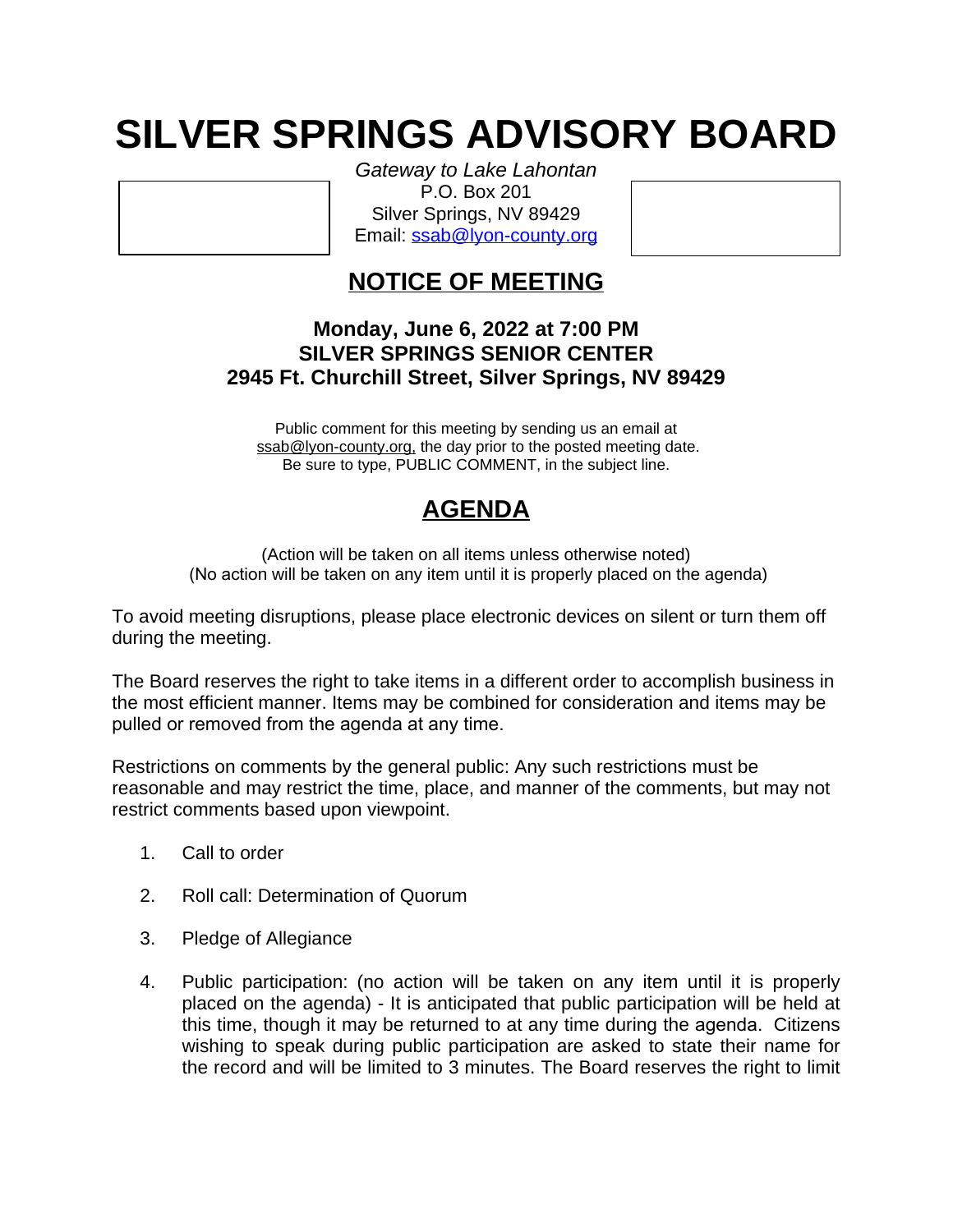or extend this time limit. The Board will conduct public comment after discussion of each agenda action item, but before the Board takes any action.

- 5. Action Item: Approve the agenda for June 6, 2022.
- 6. For Possible Action: Approve minutes of meeting on May 2, 2022.
- 7. Community reports: This time is reserved for Elected & Appointed officials as well as Community Organizations, there may or may not be a representative present for a report. This list is just a representation, the board reserves the right to add representatives that are present for the meeting. Reports are limited to a 2-minute time limit; however, the Board reserves the right to reduce or extend this time limit.
	- a. Lyon County Animal Services
	- b. Silver Springs- Stagecoach Hospital District
	- c. Lyon County Library Board
	- d. Silver Stage High School
	- e. Silver Springs Area Chamber of Commerce
	- f. Lyon County Sheriff's Department
	- g. Lyon County Planning Commissioner(s)
	- h. Lyon County Board of Commissioner(s)
- 8. For Reports Only: Forward a recommendation on monthly training needs and availability to the County Manager's office.
- 9. Correspondence
- 10. Chair and Board Member comments
- 11. Public participation: (no action will be taken on any item until it is properly placed on the agenda) - It is anticipated that public participation will be held at this time, though it may be returned to at any time during the agenda. Citizens wishing to speak during public participation are asked to state their name for the record and will be limited to 3 minutes. The Board reserves the right to limit or extend this time limit. The Board will conduct public comment after discussion of each agenda action item, but before the Board takes any action.
- 12. Adjourn

This agenda has been posted in accordance with the open meeting law at the Lyon County Administrative Complex and on the Lyon County and Nevada State Websites; [http://www.lyon-county.org](about:blank)[,](about:blank)  [https://notice.nv.gov/Notice.](about:blank)

Members of the public requesting meeting support materials may contact Silver Springs Advisory Board via email at: [ssab@lyon-county.org](mailto:ssab@lyon-county.org)